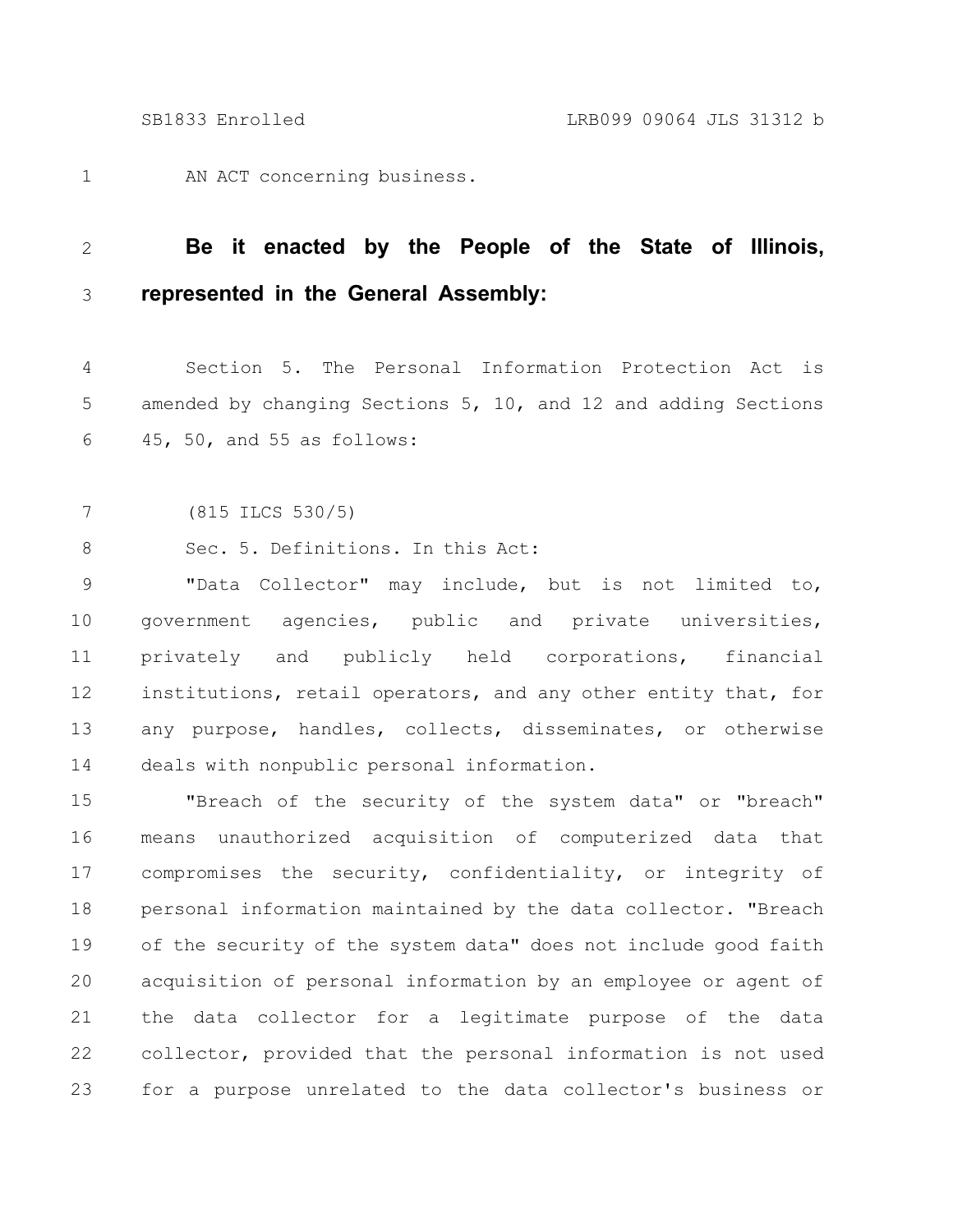SB1833 Enrolled - 2 - LRB099 09064 JLS 31312 b

subject to further unauthorized disclosure. 1

"Consumer marketing information" means information related to a consumer's online browsing history, online search history, or purchasing history, including, but not limited to, consumer profiles that are based upon the information. "Consumer marketing information" does not include information related to a consumer's online browsing history, online search history, or purchasing history held by a data collector that has a direct relationship with the consumer. 2 3 4 5 6 7 8 9

"Geolocation information" means information generated or derived from the operation or use of an electronic communications device that is stored and sufficient to identify the street name and name of the city or town in which an individual is located and the information is likely to enable someone to determine an individual's regular pattern of behavior. "Geolocation information" does not include the contents of an electronic communication. 10 11 12 13 14 15 16 17

"Health insurance information" means an individual's health insurance policy number or subscriber identification number, any unique identifier used by a health insurer to identify the individual, or any information in an individual's health insurance application and claims history, including any appeals records. 18 19 20 21 22 23

"Medical information" means any information regarding an individual's medical history, mental or physical condition, or medical treatment or diagnosis by a healthcare professional, 24 25 26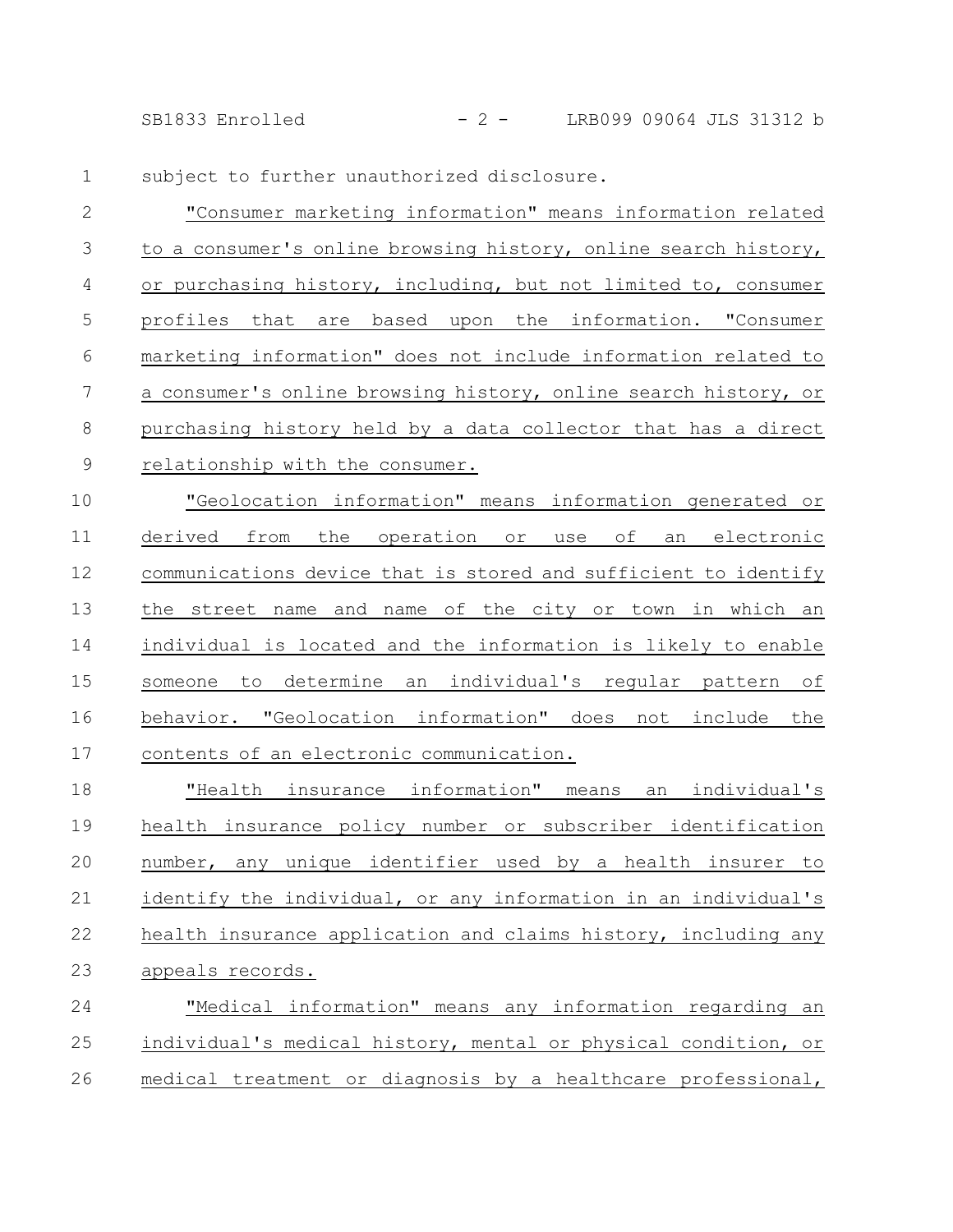# SB1833 Enrolled - 3 - LRB099 09064 JLS 31312 b

#### including health information provided to a website or mobile application. 1 2

"Personal information" means either of the following:

(1) an individual's first name or first initial and last name in combination with any one or more of the following data elements, when either the name or the data elements are not encrypted or redacted or are encrypted or redacted but the keys to unencrypt or unredact or otherwise read the name or data elements have been acquired without authorization through the breach of security: 4 5 6 7 8 9 10

11

20

3

(A)  $(1)$  Social Security number.

(B)  $\left( \frac{2}{2} \right)$  Driver's license number or State identification card number. 12 13

 $(C)$   $\leftrightarrow$  Account number or credit or debit card number, or an account number or credit card number in combination with any required security code, access code, or password that would permit access to an individual's financial account. 14 15 16 17 18

(D) Medical information. 19

(E) Health insurance information.

(F) Unique biometric data generated from measurements or technical analysis of human body characteristics that could be used to identify an individual, such as a fingerprint, retina or iris image, or other unique physical representation or digital representation of biometric data. 21 22 23 24 25 26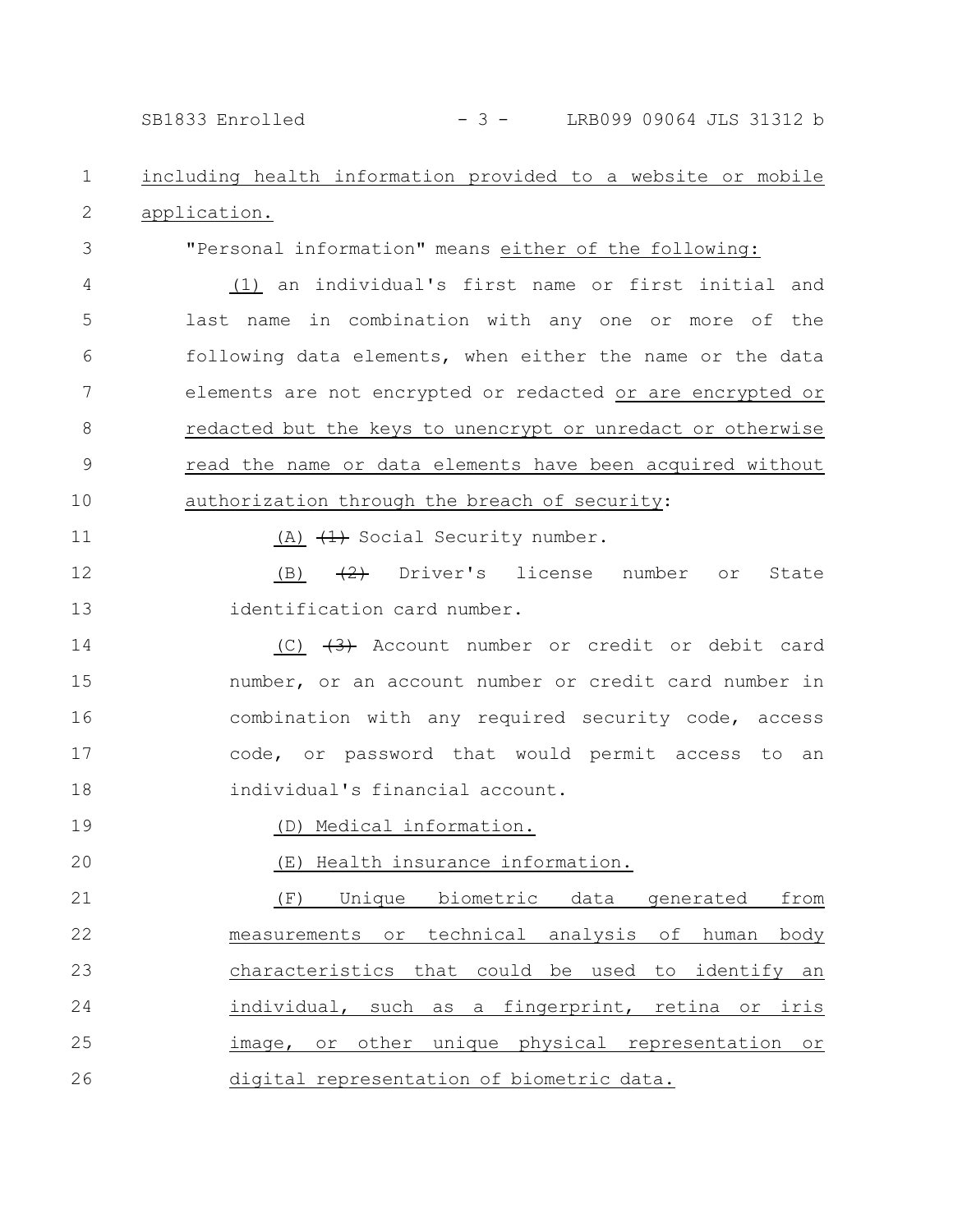(G) Geolocation information. (H) Consumer marketing information. (I) Home address, telephone number, and email address in combination with either: (i) mother's maiden name when not part of an individual's surname; or (ii) month, day, and year of birth. (2) user name or email address, in combination with a password or security question and answer that would permit access to an online account, when either the user name or email address or password or security question and answer are not encrypted or redacted or are encrypted or redacted but the keys to unencrypt or unredact or otherwise read the data elements have been obtained through the breach of security. "Personal information" does not include publicly available information that is lawfully made available to the general public from federal, State, or local government records. (Source: P.A. 97-483, eff. 1-1-12.) (815 ILCS 530/10) Sec. 10. Notice of Breach. (a) Any data collector that owns or licenses personal information, excluding geolocation information and consumer marketing information, concerning an Illinois resident shall 1 2 3 4 5 6 7 8 9 10 11 12 13 14 15 16 17 18 19 20 21 22 23 24

notify the resident at no charge that there has been a breach 25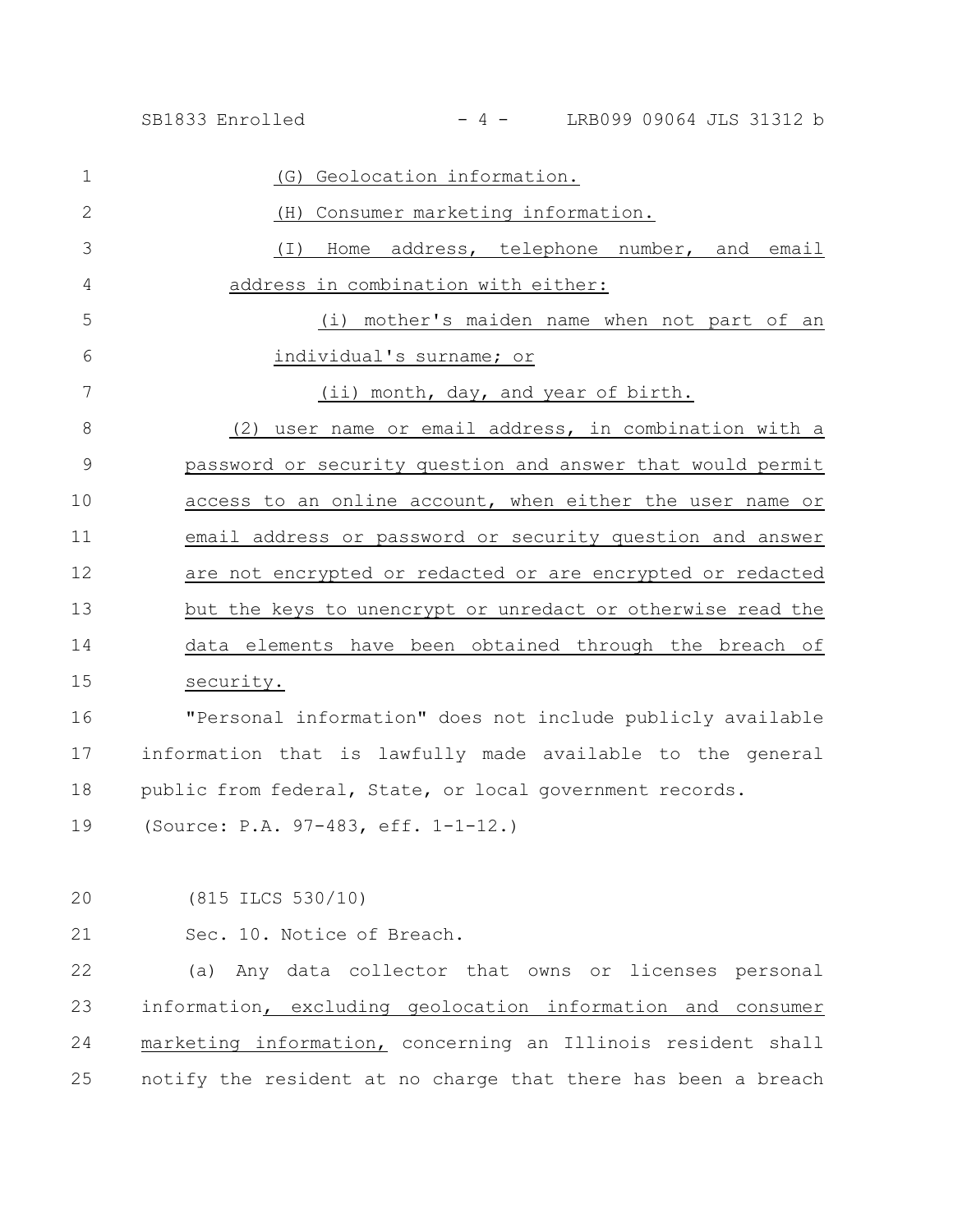SB1833 Enrolled - 5 - LRB099 09064 JLS 31312 b

of the security of the system data following discovery or notification of the breach. The disclosure notification shall be made in the most expedient time possible and without unreasonable delay, consistent with any measures necessary to determine the scope of the breach and restore the reasonable integrity, security, and confidentiality of the data system. The disclosure notification to an Illinois resident shall include, but need not be limited to, information as follows: 1 2 3 4 5 6 7 8

(1) With respect to personal information as defined in Section 5 in paragraph (1) of the definition of "personal information", excluding geolocation information and consumer marketing information: 9 10 11 12

(A)  $\overleftrightarrow{t}$  the toll-free numbers and addresses for consumer reporting agencies;  $\tau$ 13 14

(B)  $\overrightarrow{4i}$  the toll-free number, address, and website address for the Federal Trade Commission; $_{\tau}$  and  $(C)$   $\overrightarrow{$  tiii) a statement that the individual can obtain information from these sources about fraud 15 16 17 18

alerts and security freezes. 19

The notification shall not, however, include information concerning the number of Illinois residents affected by the breach. 20 21 22

(2) With respect to personal information defined in Section 5 in paragraph (2) of the definition of "personal information", notice may be provided in electronic or other form directing the Illinois resident whose personal 23 24 25 26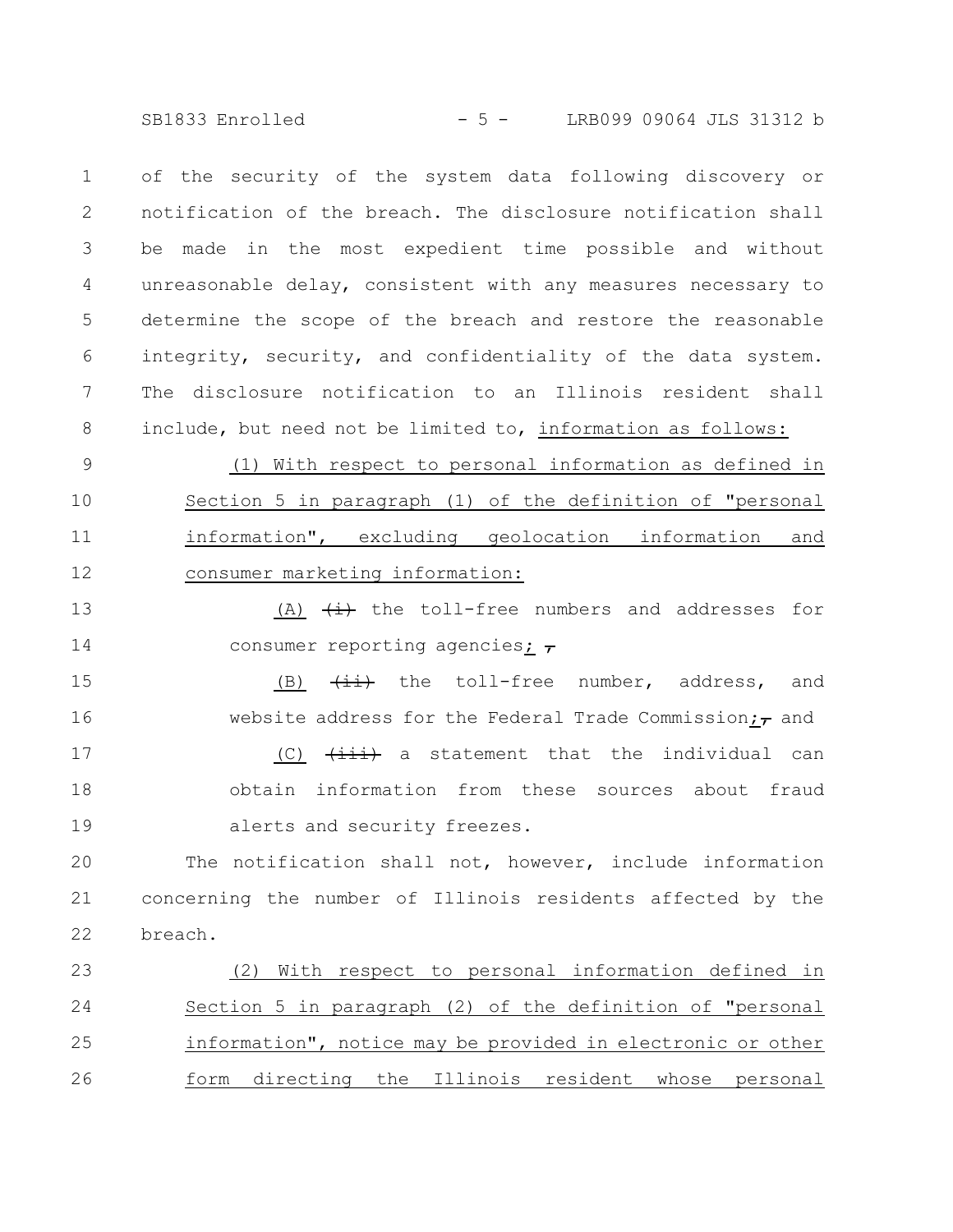SB1833 Enrolled - 6 - LRB099 09064 JLS 31312 b

information has been breached to promptly change his or her username or password and security question or answer, as applicable, or to take other steps appropriate to protect all online accounts for which the resident uses the same user name or email address and password or security question and answer. 1 2 3 4 5 6

(b) Any data collector that maintains or stores, but does not own or license, computerized data that includes personal information that the data collector does not own or license shall notify the owner or licensee of the information of any breach of the security of the data immediately following discovery, if the personal information was, or is reasonably believed to have been, acquired by an unauthorized person. In addition to providing such notification to the owner or licensee, the data collector shall cooperate with the owner or licensee in matters relating to the breach. That cooperation shall include, but need not be limited to, (i) informing the owner or licensee of the breach, including giving notice of the date or approximate date of the breach and the nature of the breach, and (ii) informing the owner or licensee of any steps the data collector has taken or plans to take relating to the breach. The data collector's cooperation shall not, however, be deemed to require either the disclosure of confidential business information or trade secrets or the notification of an Illinois resident who may have been affected by the breach. 7 8 9 10 11 12 13 14 15 16 17 18 19 20 21 22 23 24 25

(b-5) The notification to an Illinois resident required by

26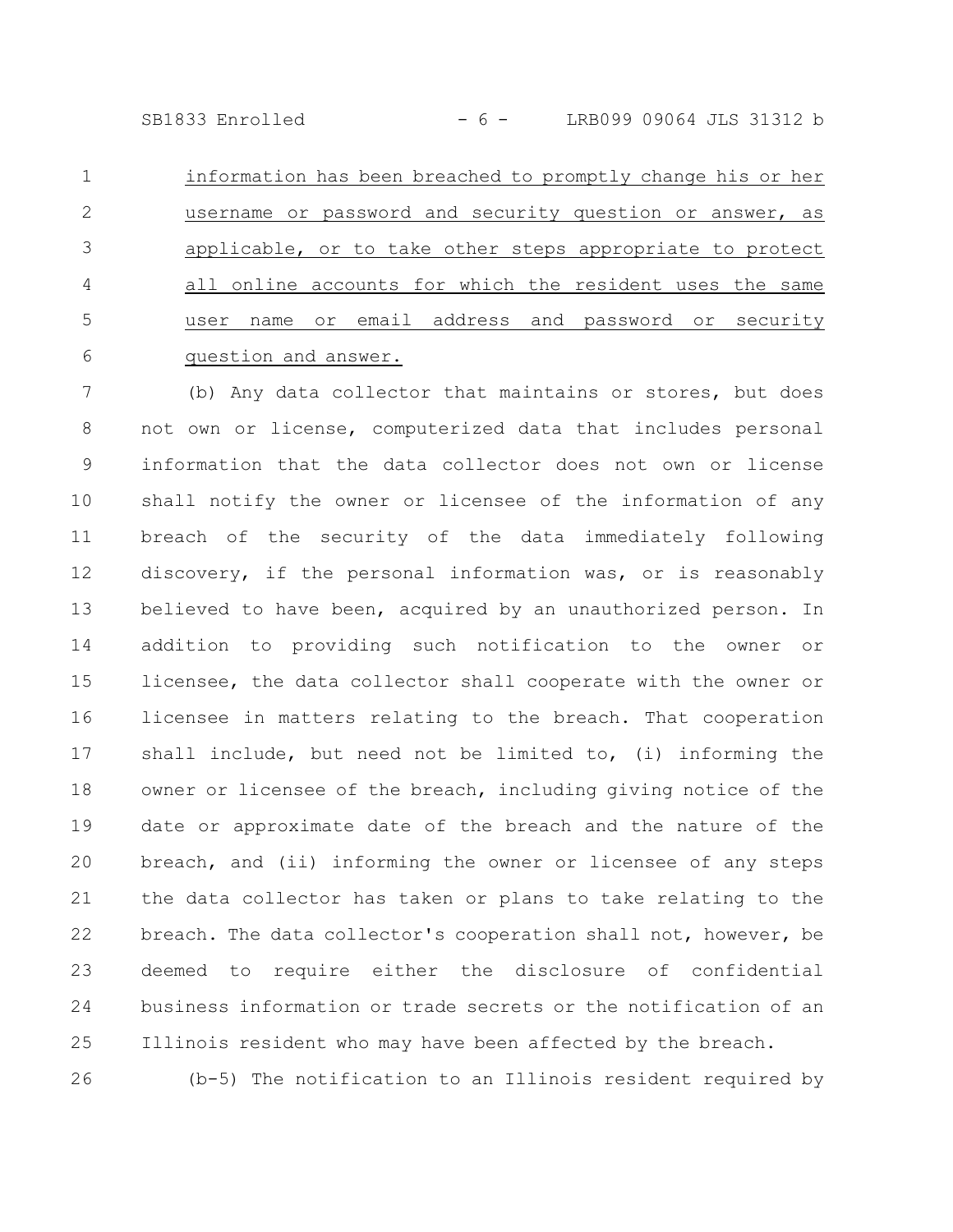SB1833 Enrolled - 7 - LRB099 09064 JLS 31312 b

subsection (a) of this Section may be delayed if an appropriate law enforcement agency determines that notification will interfere with a criminal investigation and provides the data collector with a written request for the delay. However, the data collector must notify the Illinois resident as soon as notification will no longer interfere with the investigation. 1 2 3 4 5 6

(c) For purposes of this Section, notice to consumers may be provided by one of the following methods: 7 8

9

(1) written notice;

(2) electronic notice, if the notice provided is consistent with the provisions regarding electronic records and signatures for notices legally required to be in writing as set forth in Section 7001 of Title 15 of the United States Code; or 10 11 12 13 14

(3) substitute notice, if the data collector demonstrates that the cost of providing notice would exceed \$250,000 or that the affected class of subject persons to be notified exceeds 500,000, or the data collector does not have sufficient contact information. Substitute notice shall consist of all of the following: (i) email notice if the data collector has an email address for the subject persons; (ii) conspicuous posting of the notice on the data collector's web site page if the data collector maintains one; and (iii) notification to major statewide media or, if the breach impacts residents in one geographic area, to prominent local media in areas where affected individuals 15 16 17 18 19 20 21 22 23 24 25 26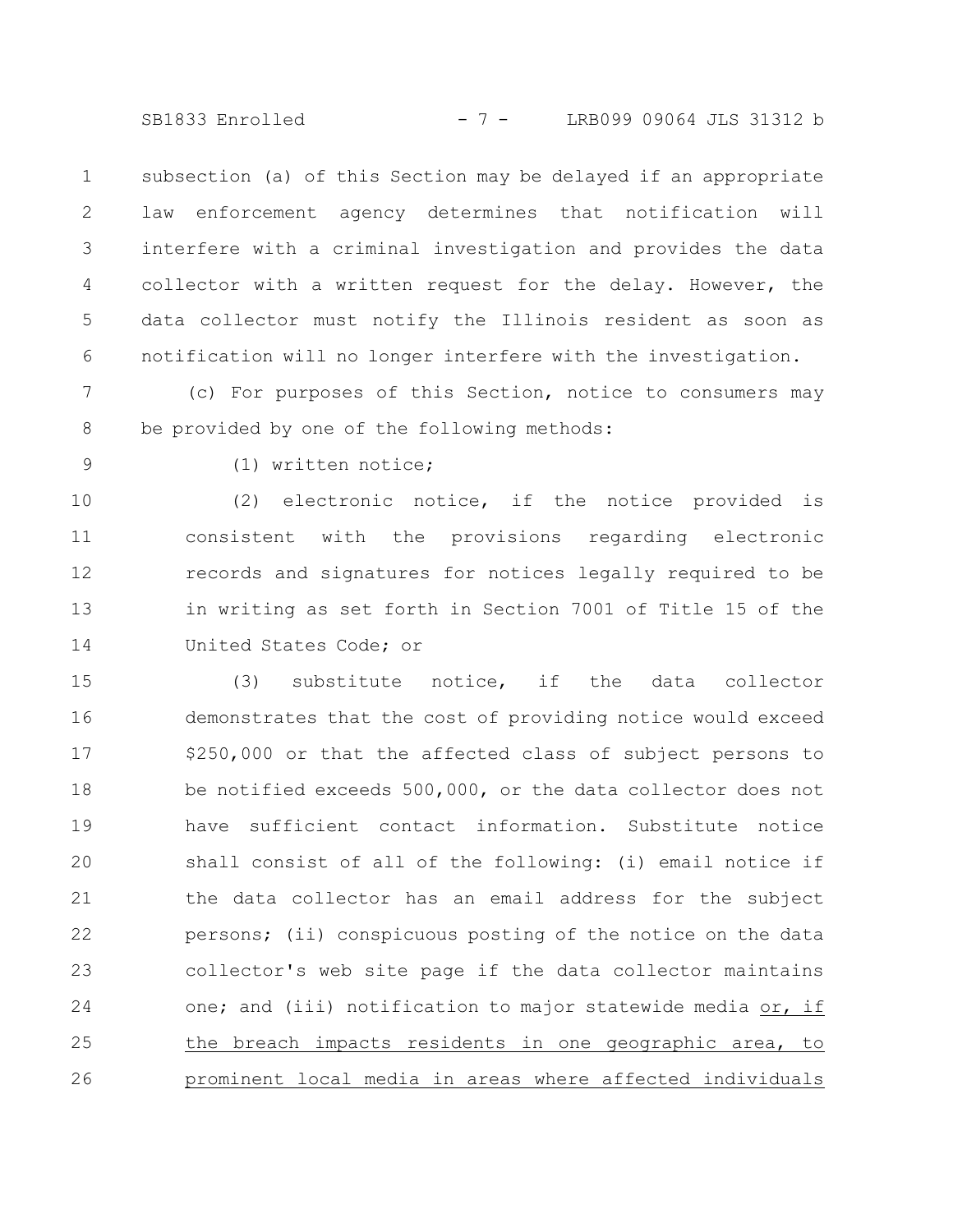are likely to reside if such notice is reasonably calculated to give actual notice to persons whom notice is required. 1 2 3

(d) Notwithstanding any other subsection in this Section, a data collector that maintains its own notification procedures as part of an information security policy for the treatment of personal information and is otherwise consistent with the timing requirements of this Act, shall be deemed in compliance with the notification requirements of this Section if the data collector notifies subject persons in accordance with its policies in the event of a breach of the security of the system data. 4 5 6 7 8 9 10 11 12

13

# (e) Notice to Attorney General.

(1) Any data collector that owns or licenses personal information and suffers a single breach of the security of the data concerning the personal information of more than 250 Illinois residents shall provide notice to the Attorney General of the breach, including: 14 15 16 17 18

(A) The types of personal information compromised in the breach. 19 20

(B) The number of Illinois residents affected by such incident at the time of notification. 21 22

(C) Any steps the data collector has taken or plans to take relating to notification of the breach to consumers. 23 24 25 26

(D) The date and timeframe of the breach, if known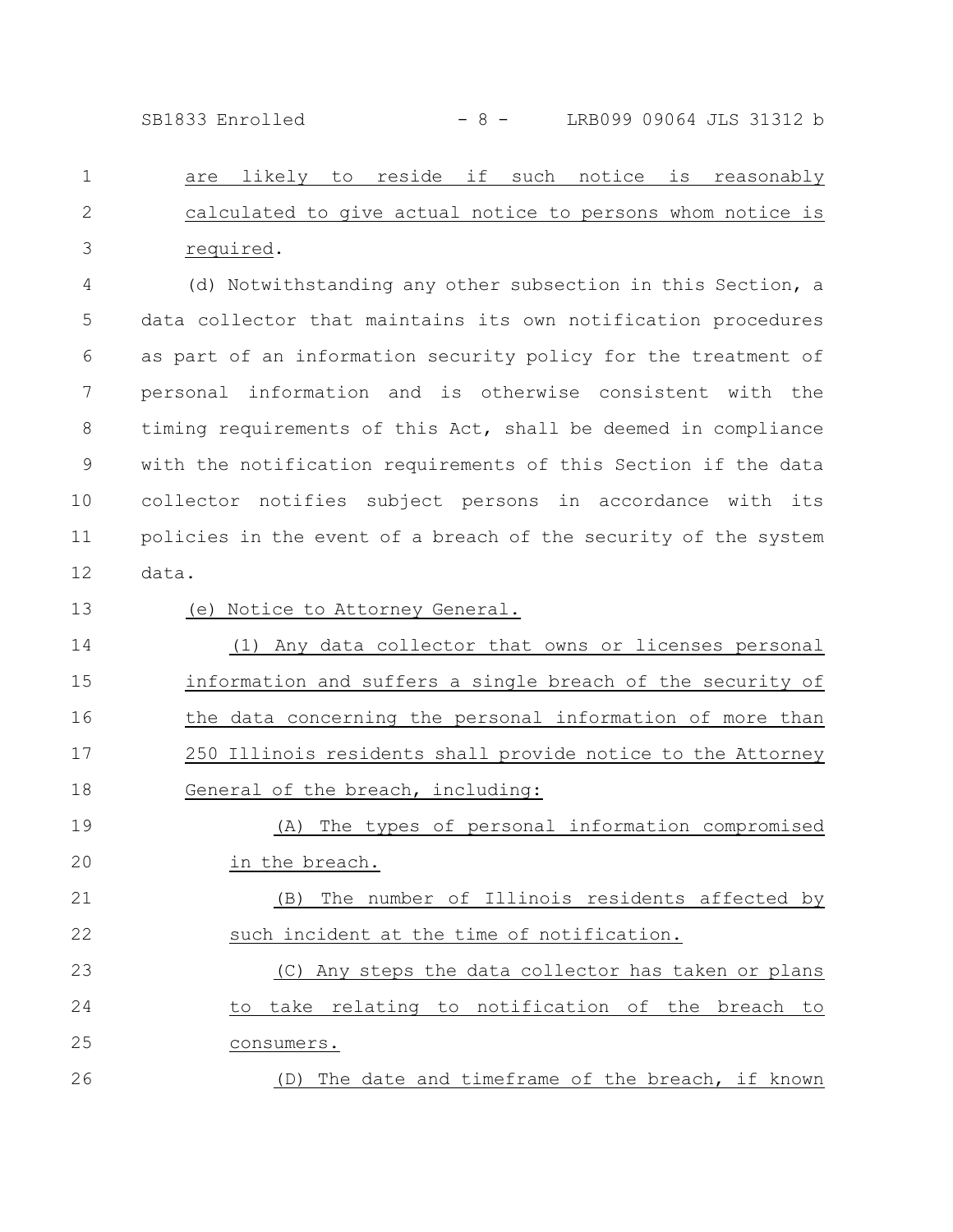| $\mathbf{1}$  | at the time notification is provided.                       |
|---------------|-------------------------------------------------------------|
| $\mathbf{2}$  | Such notification must be made within 30 business days      |
| 3             | of the data collector's discovery of the security breach or |
| 4             | when the data collector provides any notice to consumers    |
| 5             | required by this Section, whichever is sooner, unless the   |
| 6             | data collector has good cause for reasonable delay to       |
| 7             | determine the<br>scope of the breach and restore the        |
| 8             | integrity, security, and confidentiality of the data        |
| $\mathcal{G}$ | system, or when law enforcement requests in writing to      |
| 10            | withhold disclosure of some or all of the information       |
| 11            | required in the notification under this Section. If the     |
| 12            | date or timeframe of the breach is unknown at the time the  |
| 13            | notice is sent to the Attorney General, the data collector  |
| 14            | shall send the Attorney General the date or timeframe of    |
| 15            | the breach as soon as possible.                             |
| 16            | (2)<br>Any data collector that maintains or stores, but     |
| 17            | does not own or license, computerized data that includes    |
| 18            | personal information that suffers a single breach of the    |
| 19            | security of the data concerning the personal information of |
| 20            | more than 250 Illinois residents shall notify the Attorney  |
| 21            | General of the following:                                   |
| 22            | The types of personal information compromised<br>(A)        |
| 23            | in the breach.                                              |
| 24            | The number of Illinois residents affected by<br>(B)         |
| 25            | such incident at the time of notification.                  |
| 26            | (C) Any steps the data collector has taken or plans         |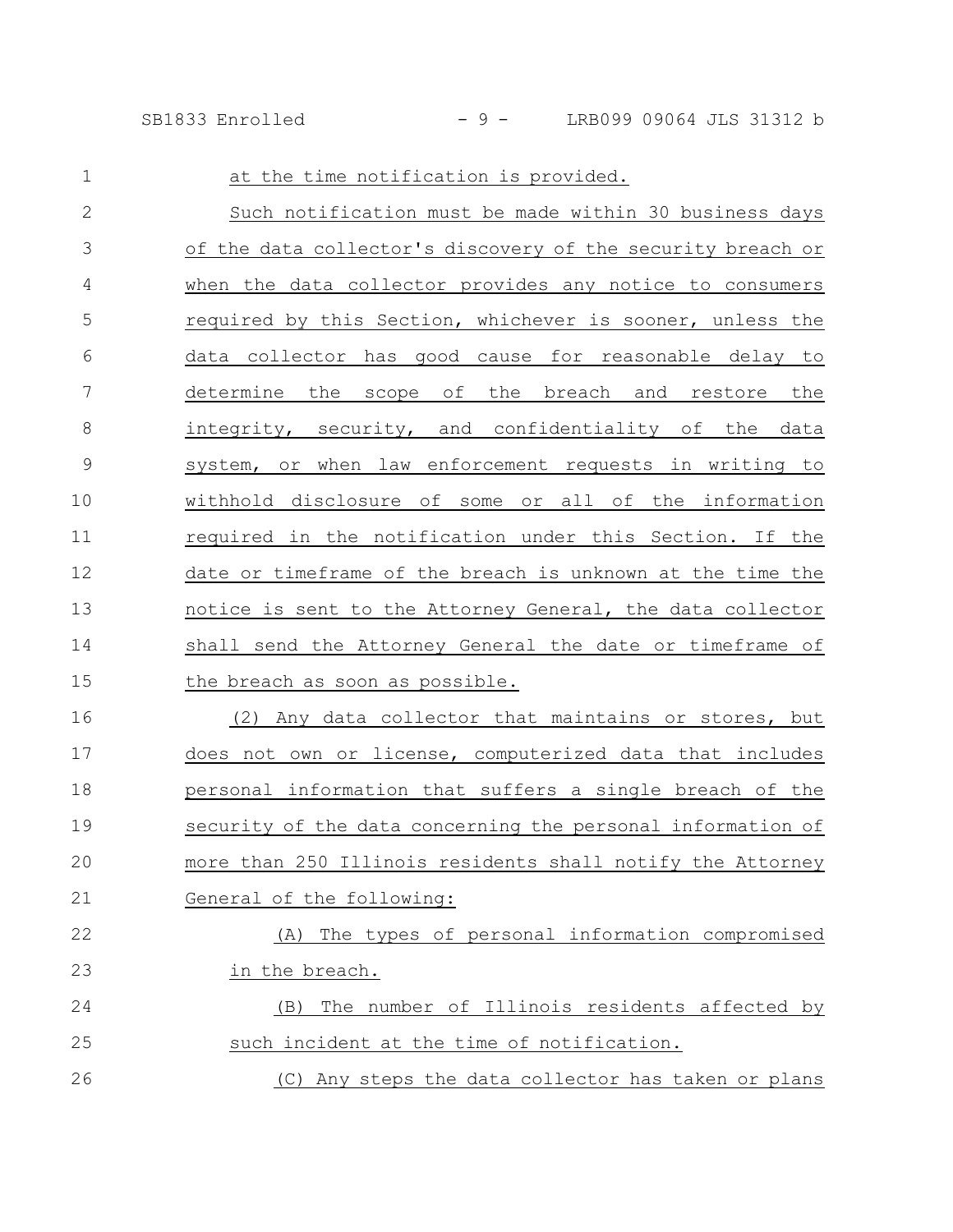| SB1833 Enrolled |
|-----------------|
|                 |

| $\mathbf{1}$  | take relating to notification of the owner<br>to<br>O <sub>T</sub> |
|---------------|--------------------------------------------------------------------|
| $\mathbf{2}$  | licensee of the breach and what measures, if any, the              |
| 3             | data collector has taken to notify Illinois residents.             |
| 4             | (D) The date and timeframe of the breach, if known                 |
| 5             | at the time notification is provided.                              |
| 6             | Such notification must be made within 30 business days             |
| 7             | of the data collector's discovery of the security breach or        |
| 8             | when the data collector provides notice to the owner or            |
| $\mathcal{G}$ | licensee of the information pursuant to this Section,              |
| 10            | whichever is sooner, unless the data collector has good            |
| 11            | cause for reasonable delay to determine the scope of the           |
| 12            | and restore the integrity, security, and<br>breach                 |
| 13            | confidentiality of the data system, or when law enforcement        |
| 14            | requests in writing to withhold disclosure of some or all          |
| 15            | of the information required in the notification under this         |
| 16            | Section. If the date or timeframe of the breach is unknown         |
| 17            | at the time the notice is sent to the Attorney General, the        |
| 18            | data collector shall send the Attorney General the date or         |
| 19            | timeframe of the breach as soon as possible.                       |
| 20            | (f) Upon receiving notification from a data collector of a         |
| 21            | breach of personal information, the Attorney General<br>may        |
| 22            | publish the name of the data collector that suffered<br>the        |
| 23            | breach, the types of personal information compromised in the       |
| 24            | breach, and the date range of the breach.                          |
| 25            | (Source: P.A. 97-483, eff. 1-1-12.)                                |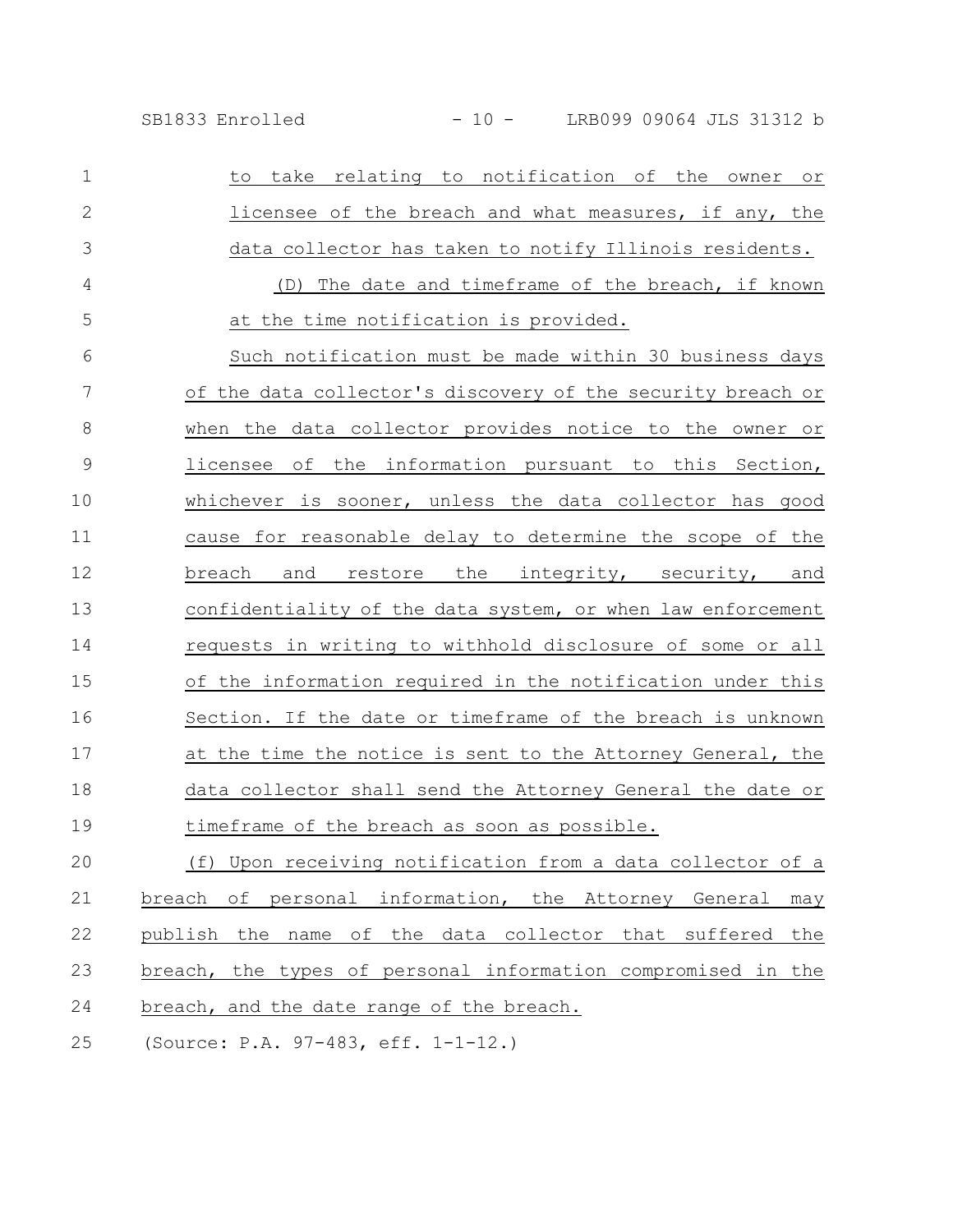SB1833 Enrolled - 11 - LRB099 09064 JLS 31312 b

1

(815 ILCS 530/12)

Sec. 12. Notice of breach; State agency. 2

(a) Any State agency that collects personal information, excluding geolocation and consumer marketing information, concerning an Illinois resident shall notify the resident at no charge that there has been a breach of the security of the system data or written material following discovery or notification of the breach. The disclosure notification shall be made in the most expedient time possible and without unreasonable delay, consistent with any measures necessary to determine the scope of the breach and restore the reasonable integrity, security, and confidentiality of the data system. The disclosure notification to an Illinois resident shall include, but need not be limited to information as follows: 3 4 5 6 7 8 9 10 11 12 13 14

(1) With respect to personal information defined in Section 5 in paragraph (1) of the definition of "personal information": $\tau$ 15 16 17

(i) the toll-free numbers and addresses for consumer reporting agencies; $\overline{z}$ 18 19

(ii) the toll-free number, address, and website address for the Federal Trade Commission; $_{\tau}$  and 20 21

(iii) a statement that the individual can obtain information from these sources about fraud alerts and security freezes. 22 23 24

(2) With respect to personal information as defined in Section 5 in paragraph (2) of the definition of "personal 25 26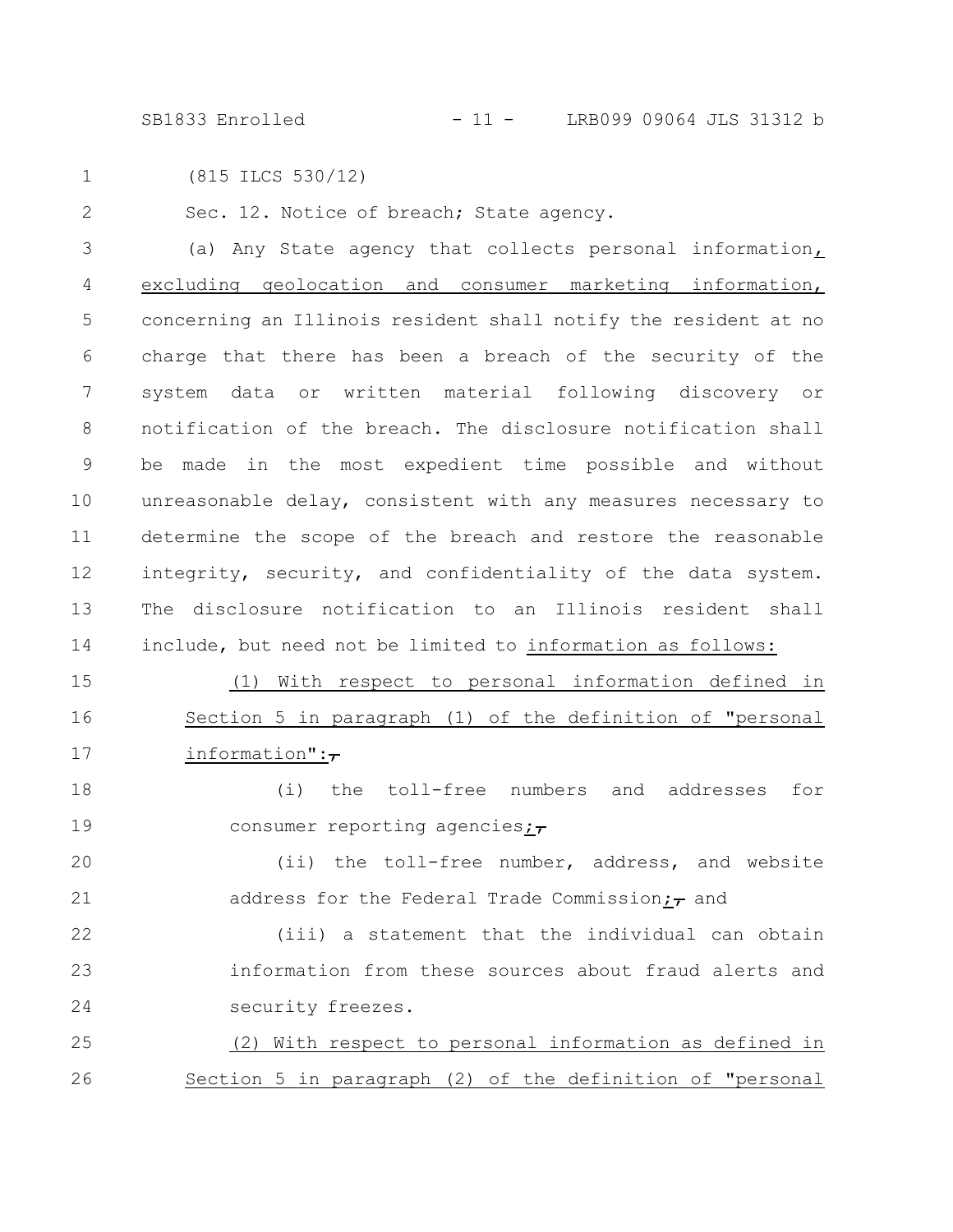SB1833 Enrolled - 12 - LRB099 09064 JLS 31312 b

information", notice may be provided in electronic or other form directing the Illinois resident whose personal information has been breached to promptly change his or her user name or password and security question or answer, as applicable, or to take other steps appropriate to protect all online accounts for which the resident uses the same user name or email address and password or security question and answer. 1 2 3 4 5 6 7 8

The notification shall not, however, include information concerning the number of Illinois residents affected by the breach. 9 10 11

(a-5) The notification to an Illinois resident required by subsection (a) of this Section may be delayed if an appropriate law enforcement agency determines that notification will interfere with a criminal investigation and provides the State agency with a written request for the delay. However, the State agency must notify the Illinois resident as soon as notification will no longer interfere with the investigation. 12 13 14 15 16 17 18

(b) For purposes of this Section, notice to residents may be provided by one of the following methods: 19 20

21

(1) written notice;

(2) electronic notice, if the notice provided is consistent with the provisions regarding electronic records and signatures for notices legally required to be in writing as set forth in Section 7001 of Title 15 of the United States Code; or 22 23 24 25 26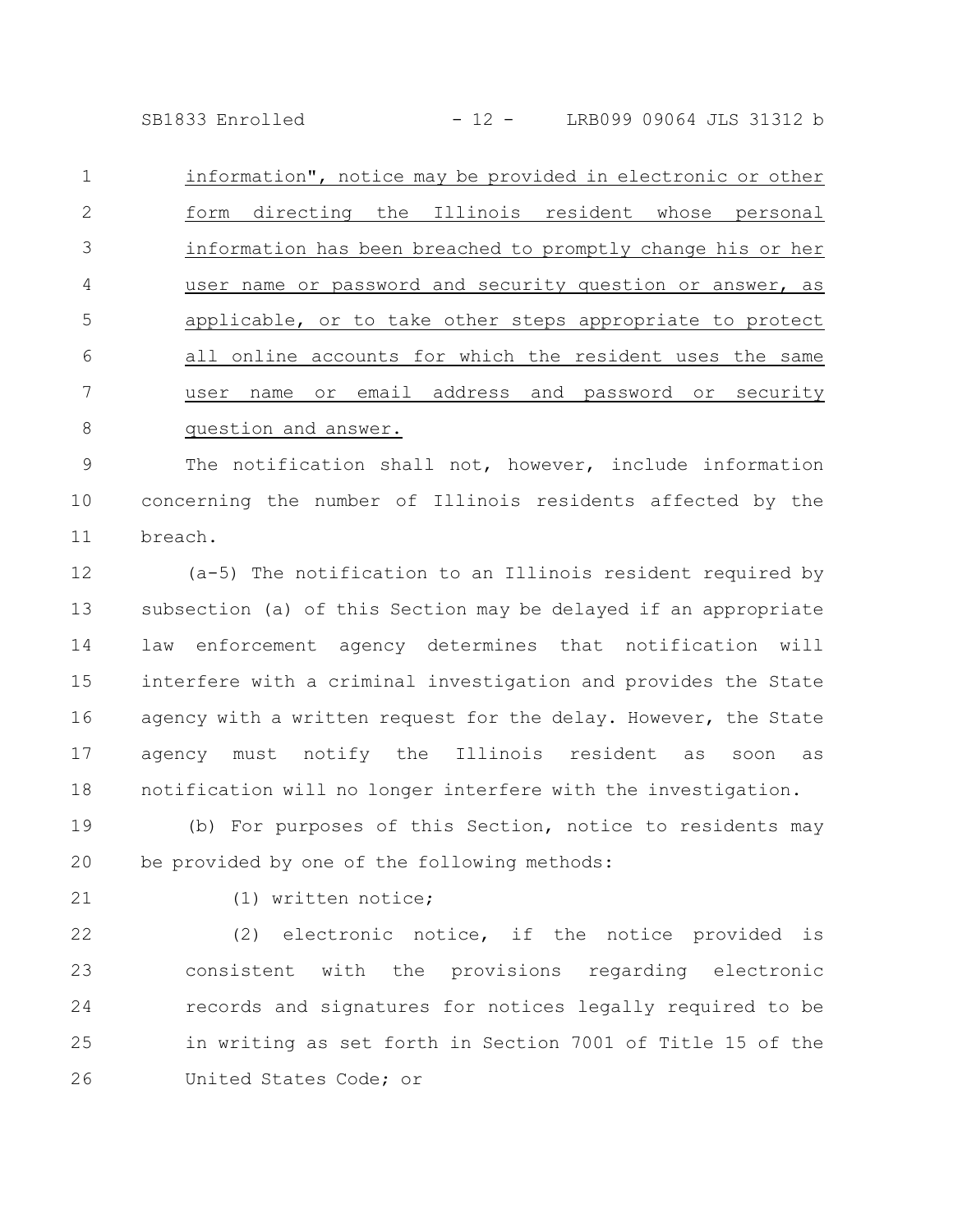SB1833 Enrolled - 13 - LRB099 09064 JLS 31312 b

(3) substitute notice, if the State agency demonstrates that the cost of providing notice would exceed \$250,000 or that the affected class of subject persons to be notified exceeds 500,000, or the State agency does not have sufficient contact information. Substitute notice shall consist of all of the following: (i) email notice if the State agency has an email address for the subject persons; (ii) conspicuous posting of the notice on the State agency's web site page if the State agency maintains one; and (iii) notification to major statewide media. 1 2 3 4 5 6 7 8 9 10

(c) Notwithstanding subsection (b), a State agency that maintains its own notification procedures as part of an information security policy for the treatment of personal information and is otherwise consistent with the timing requirements of this Act shall be deemed in compliance with the notification requirements of this Section if the State agency notifies subject persons in accordance with its policies in the event of a breach of the security of the system data or written material. 11 12 13 14 15 16 17 18 19

(d) If a State agency is required to notify more than 1,000 persons of a breach of security pursuant to this Section, the State agency shall also notify, without unreasonable delay, all consumer reporting agencies that compile and maintain files on consumers on a nationwide basis, as defined by 15 U.S.C. Section  $1681a(p)$ , of the timing, distribution, and content of the notices. Nothing in this subsection (d) shall be construed 20 21 22 23 24 25 26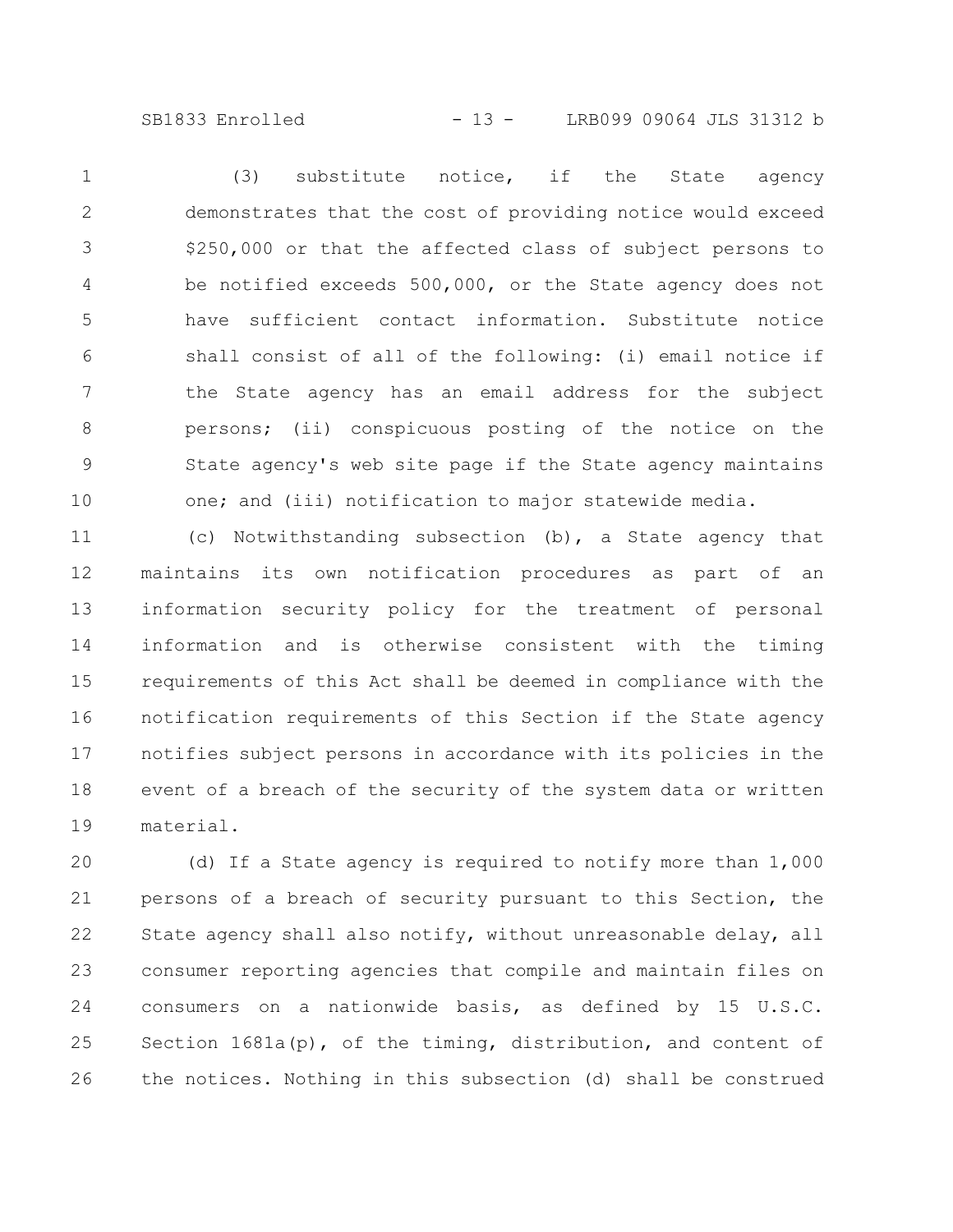SB1833 Enrolled - 14 - LRB099 09064 JLS 31312 b

to require the State agency to provide to the consumer reporting agency the names or other personal identifying information of breach notice recipients. 1 2 3

4

(e) Notice to Attorney General.

(1) Any State agency that suffers a single breach of the security of the data concerning the personal information of more than 250 Illinois residents shall provide notice to the Attorney General of the breach, including: 5 6 7 8 9

(A) The types of personal information compromised in the breach. 10 11

(B) The number of Illinois residents affected by such incident at the time of notification. 12 13

(C) Any steps the State agency has taken or plans to take relating to notification of the breach to consumers. 14 15 16

(D) The date and timeframe of the breach, if known at the time notification is provided. 17 18

Such notification must be made within 30 business days of the State agency's discovery of the security breach or when the State agency provides any notice to consumers required by this Section, whichever is sooner, unless the State agency has good cause for reasonable delay to determine the scope of the breach and restore the integrity, security, and confidentiality of the data system, or when law enforcement requests in writing to 19 20 21 22 23 24 25 26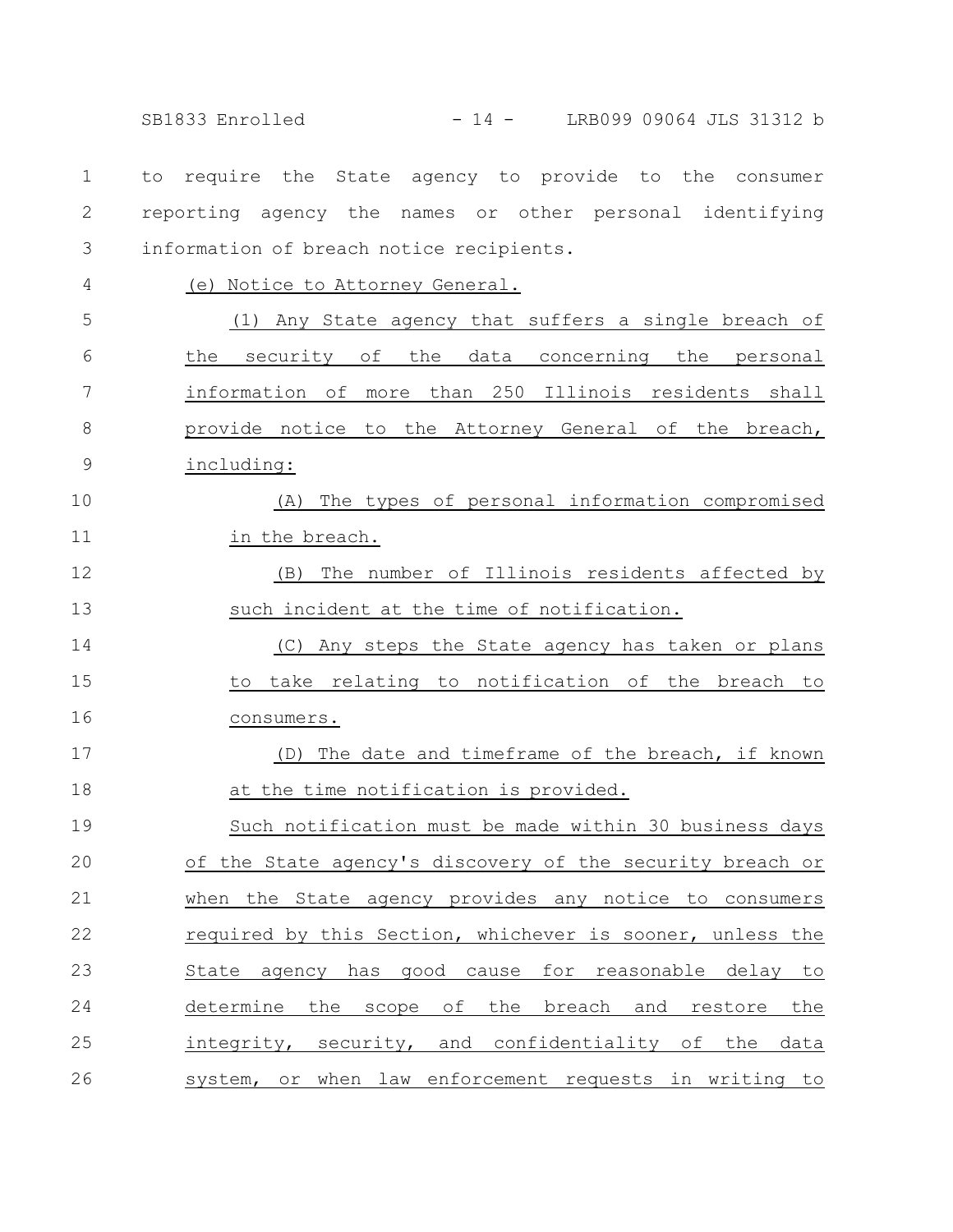SB1833 Enrolled - 15 - LRB099 09064 JLS 31312 b

withhold disclosure of some or all of the information required in the notification under this Section. If the date or timeframe of the breach is unknown at the time the notice is sent to the Attorney General, the State agency shall send the Attorney General the date or timeframe of the breach as soon as possible. 1 2 3 4 5 6

(Source: P.A. 97-483, eff. 1-1-12.) 7

(815 ILCS 530/45 new) 8

Sec. 45. Data security. 9

(a) A data collector that owns or licenses, or maintains or stores but does not own or license, records that contain personal information concerning an Illinois resident shall implement and maintain reasonable security measures to protect those records from unauthorized access, acquisition, destruction, use, modification, or disclosure. 10 11 12 13 14 15

(b) A contract for the disclosure of personal information concerning an Illinois resident that is maintained by a data collector must include a provision requiring the person to whom the information is disclosed to implement and maintain reasonable security measures to protect those records from unauthorized access, acquisition, destruction, use, modification, or disclosure. 16 17 18 19 20 21 22

### (c) If a state or federal law requires a data collector to provide greater protection to records that contain personal information concerning an Illinois resident that are 23 24 25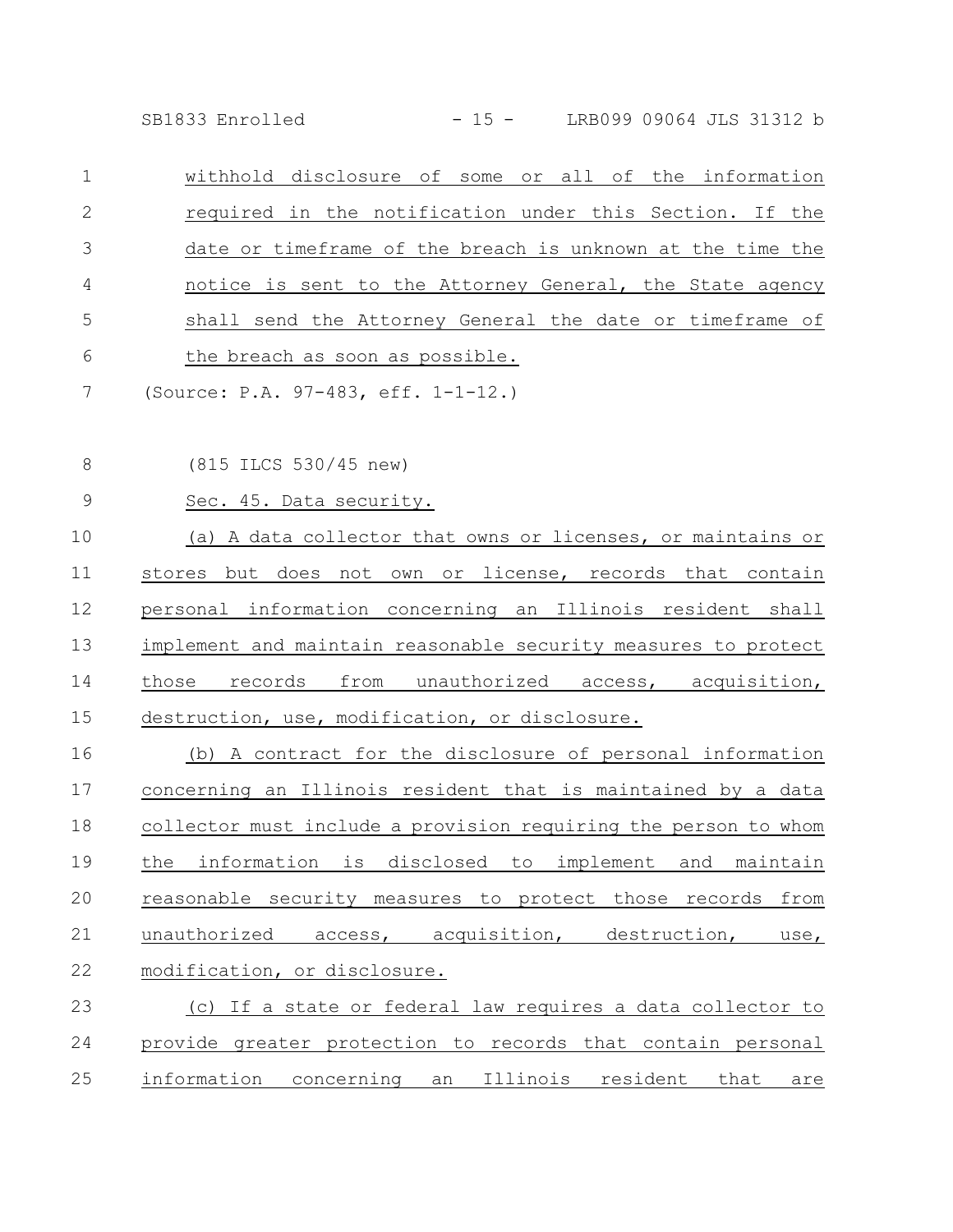maintained by the data collector and the data collector is in compliance with the provisions of that state or federal law, the data collector shall be deemed to be in compliance with the provisions of this Section. (d) A data collector that is subject to and in compliance with the standards established pursuant to Section 501(b) of the Gramm-Leach-Bliley Act of 1999, 15 U.S.C. Section 6801, 1 2 3 4 5 6 7

shall be deemed to be in compliance with the provisions of this 8

Section. 9

(815 ILCS 530/50 new) 10

- Sec. 50. Posting of privacy policy. 11
- (a) As used in this Section: 12
- "Conspicuously post" means posting the privacy policy 13
- through any of the following: 14
- (1) A Web page on which the actual privacy policy is posted if the Web page is the homepage or first significant page after entering the Web site. 15 16 17
- (2) An icon that hyperlinks to a Web page on which the actual privacy policy is posted, if the icon is located on the homepage or the first significant page after entering the Web site, and if the icon contains the word "privacy". The icon shall also use a color that contrasts with the background color of the Web page or is otherwise distinguishable. 18 19 20 21 22 23 24
- (3) A text link that hyperlinks to a Web page on which 25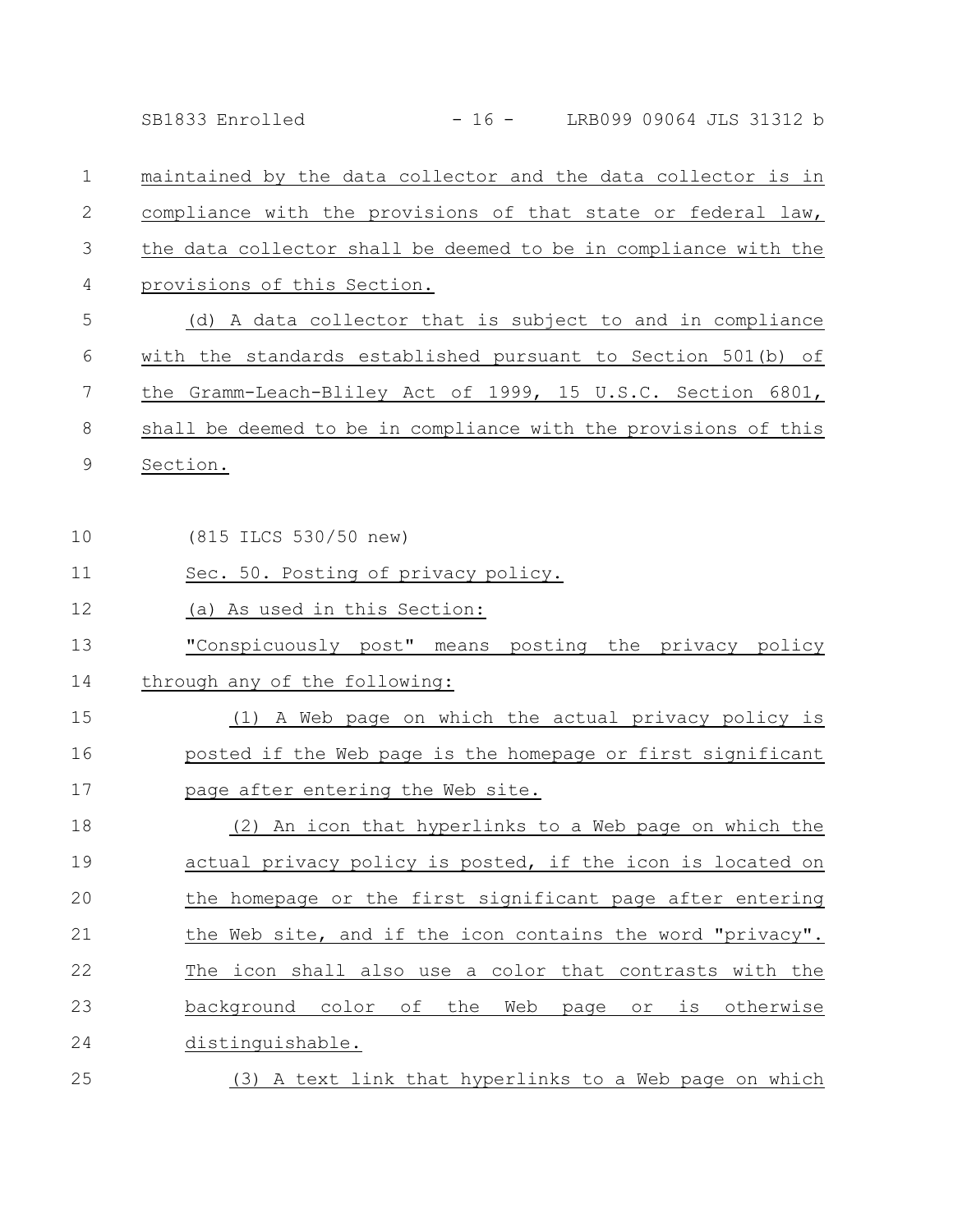SB1833 Enrolled - 17 - LRB099 09064 JLS 31312 b

the actual privacy policy is posted, if the text link is located on the homepage or first significant page after entering the Web site, and if the text link does one of the following: (A) Includes the word "privacy". (B) Is written in capital letters equal to or greater in size than the surrounding text. (C) Is written in larger type than the surrounding text, or in contrasting type, font, or color to the surrounding text of the same size, or set off from the surrounding text of the same size by symbols or other marks that call attention to the language. (4) Any other functional hyperlink that is displayed in a noticeable manner. (5) In the case of an online service, any other reasonably accessible means of making the privacy policy available for a consumer of the online service. "Operator" means any person or entity that owns a Web site located on the Internet or an online service that collects and maintains personal information from a consumer residing in Illinois who uses or visits the Web site or online service if the Web site or online service is operated for commercial purposes. It does not include any third party that operates, hosts, or manages, but does not own, a Web site or online service on the owner's behalf or by processing information on behalf of the owner. 1 2 3 4 5 6 7 8 9 10 11 12 13 14 15 16 17 18 19 20 21 22 23 24 25 26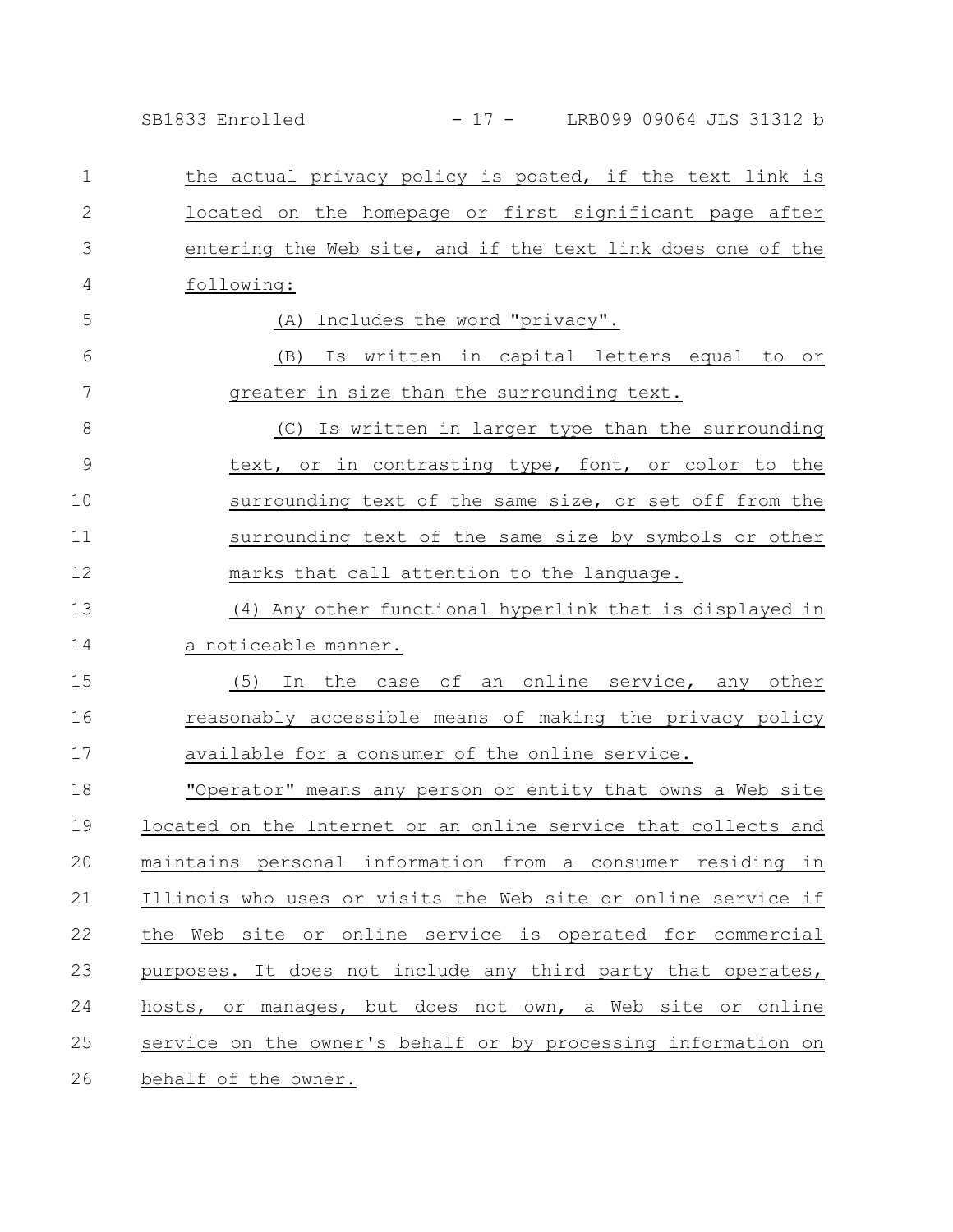SB1833 Enrolled - 18 - LRB099 09064 JLS 31312 b

| $\mathbf 1$    | (b) An operator of a commercial Web site or online service     |
|----------------|----------------------------------------------------------------|
| $\mathbf{2}$   | that collects personal information through the Internet about  |
| 3              | individual consumers residing in Illinois who use or visit its |
| $\overline{4}$ | commercial Web site or online service shall conspicuously post |
| 5              | its privacy policy on its Web site or, in the case of an       |
| 6              | operator of an online service, make the policy available in    |
| 7              | accordance with paragraph (5) of subsection (a) of this        |
| $\,8\,$        | Section. An operator shall be in violation of this subdivision |
| $\mathcal{G}$  | only if the operator fails to post its policy within 30 days   |
| 10             | after being notified of noncompliance.                         |
| 11             | (c) The privacy policy required by subsection (b) shall, at    |
| 12             | a minimum, do the following:                                   |
| 13             | Identify the categories of personal information<br>(1)         |
| 14             | that the operator collects through the Web site or online      |
| 15             | service about individual consumers who use or visit its        |
| 16             | commercial Web site or online service and the categories of    |
| 17             | third-party persons or entities with whom the operator may     |
| 18             | share that personal information.                               |
| 19             | the operator maintains a<br>(2)<br>If<br>for<br>process<br>an  |
| 20             | individual consumer who uses or visits its commercial Web      |
| 21             | site or online service to review and request changes to any    |
| 22             | of his or her personal information that is collected           |
| 23             | site or online service, provide a<br>through the Web           |
| 24             | description of that process.                                   |
| 25             | (3) Describe the process by which the operator notifies        |
| 26             | consumers who use or visit its commercial Web site or          |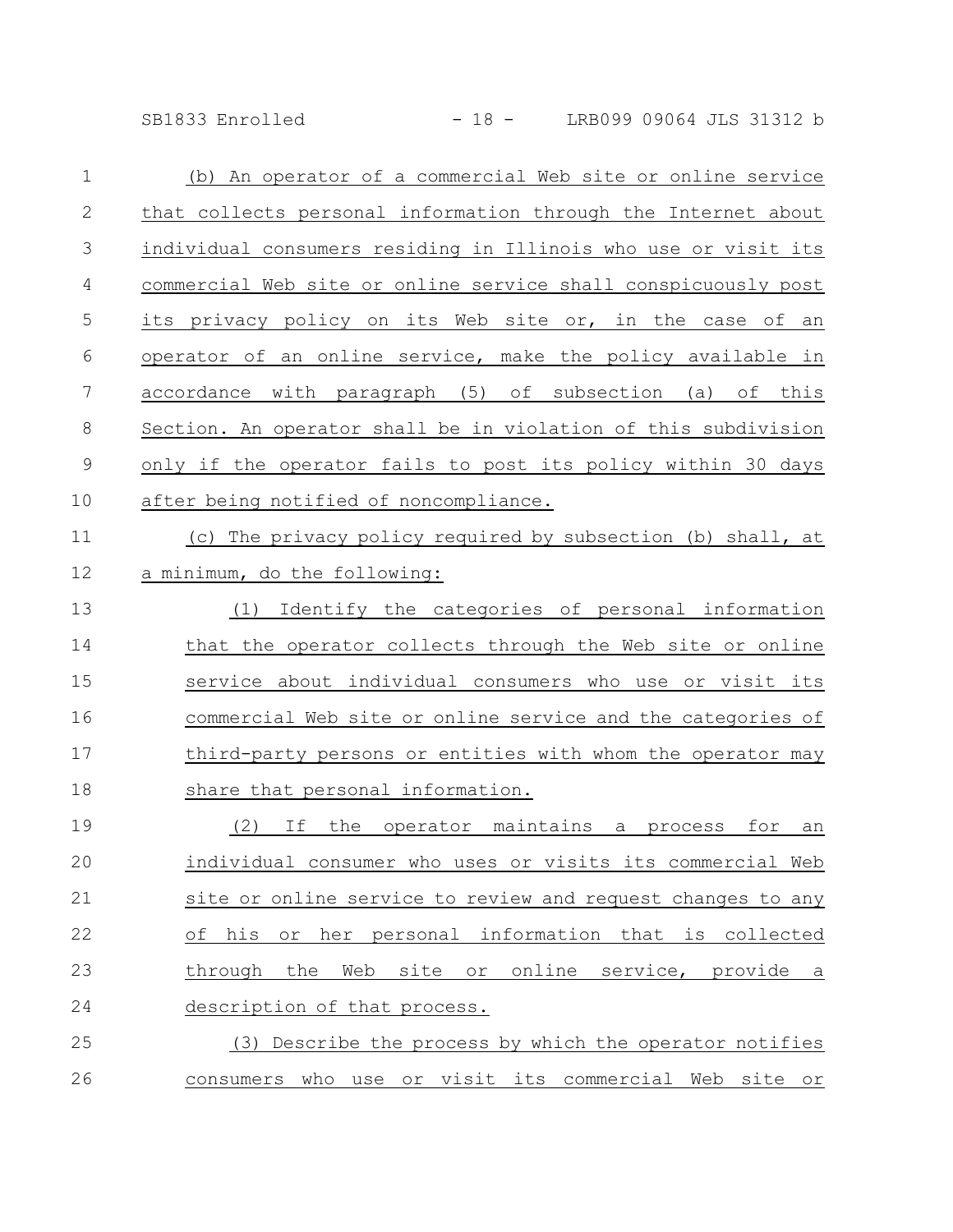SB1833 Enrolled - 19 - LRB099 09064 JLS 31312 b

online service of material changes to the operator's privacy policy for that Web site or online service. (4) Identify its effective date. (5) Disclose how the operator responds to Web browser "do not track" signals or other mechanisms that provide consumers the ability to exercise choice regarding the collection of personal information about an individual consumer's online activities over time and across third-party Web sites or online services, if the operator engages in that collection. (6) Disclose whether other parties may collect personal information about an individual consumer's online activities over time and across different Web sites or online services when a consumer uses the operator's Web site or online service. An operator may satisfy the requirement of paragraph (5) by providing a clear and conspicuous hyperlink in the operator's privacy policy to an online location containing a description, including the effects, of any program or protocol the operator follows that offers the consumer that choice. (815 ILCS 530/55 new) Sec. 55. Entities subject to the federal Health Insurance Portability and Accountability Act of 1996. Any covered entity or business associate that is subject to and in compliance with the privacy and security standards for the protection of 1 2 3 4 5 6 7 8 9 10 11 12 13 14 15 16 17 18 19 20 21 22 23 24 25